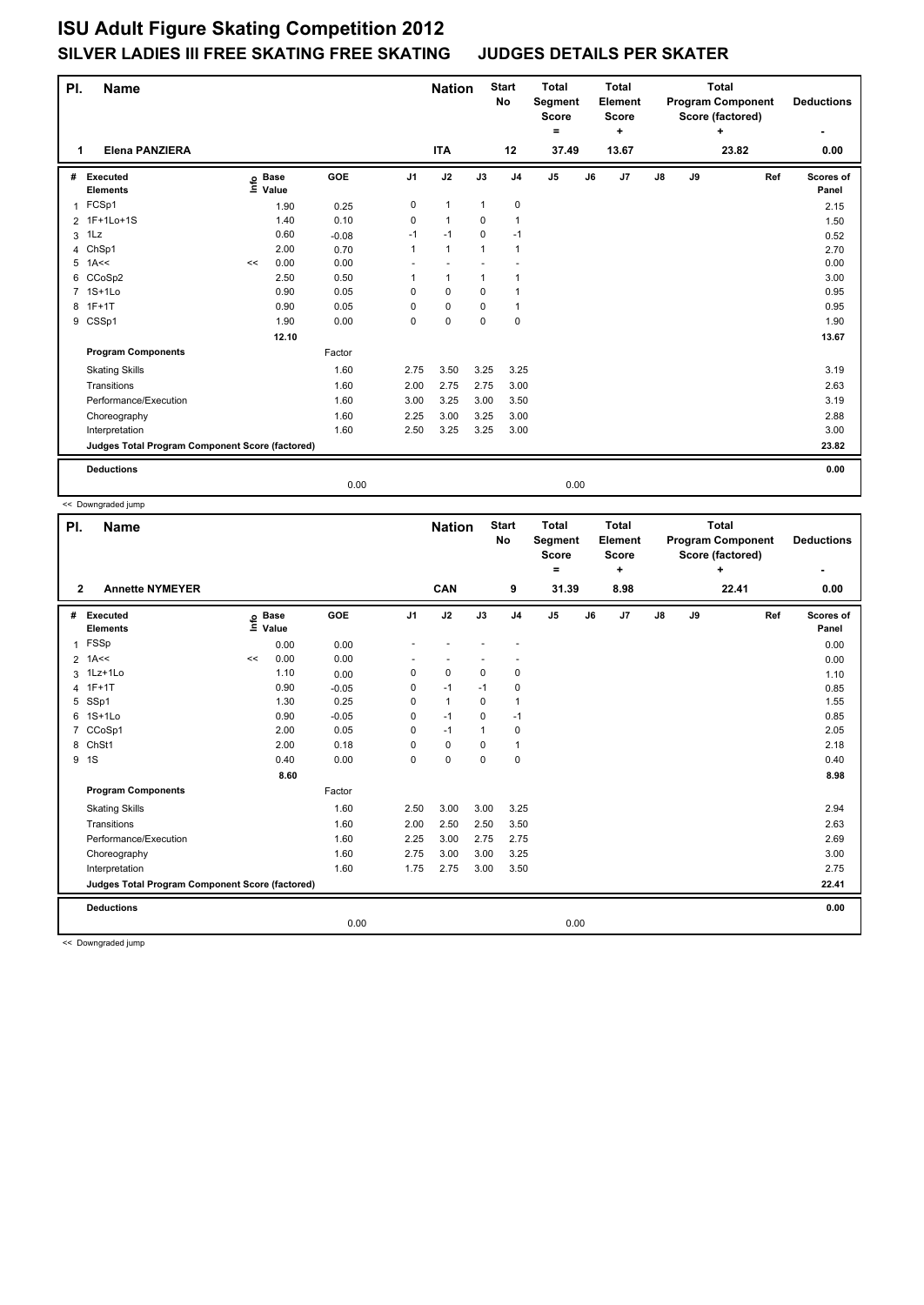| PI.            | Name                                            |                   |                 |                     | <b>Nation</b> |           | <b>Start</b><br>No | <b>Total</b><br>Segment<br><b>Score</b><br>$=$ |    | <b>Total</b><br>Element<br><b>Score</b><br>$\ddot{}$ |    |    | <b>Total</b><br><b>Program Component</b><br>Score (factored)<br>٠ |     | <b>Deductions</b>  |
|----------------|-------------------------------------------------|-------------------|-----------------|---------------------|---------------|-----------|--------------------|------------------------------------------------|----|------------------------------------------------------|----|----|-------------------------------------------------------------------|-----|--------------------|
| 3              | Karen DALLEY                                    |                   |                 |                     | <b>GBR</b>    |           | 5                  | 30.46                                          |    | 9.74                                                 |    |    | 20.72                                                             |     | 0.00               |
|                | # Executed<br><b>Elements</b>                   | e Base<br>⊑ Value | GOE             | J <sub>1</sub>      | J2            | J3        | J4                 | J5                                             | J6 | J7                                                   | J8 | J9 |                                                                   | Ref | Scores of<br>Panel |
|                | $1$ 1 Lo                                        | 0.50              | 0.00            | 0                   | 0             | 0         | 0                  |                                                |    |                                                      |    |    |                                                                   |     | 0.50               |
|                | 2 CCoSp1                                        | 2.00              | 0.05            | $-1$                | 0             | 0         | 1                  |                                                |    |                                                      |    |    |                                                                   |     | 2.05               |
|                | 3 1F+1T                                         | 0.90              | 0.05            | 0                   | 0             | 0         | 1                  |                                                |    |                                                      |    |    |                                                                   |     | 0.95               |
|                | 4 1Lz                                           | 0.60              | $-0.03$         | 0                   | $-1$          | 0         | 0                  |                                                |    |                                                      |    |    |                                                                   |     | 0.57               |
|                | 5 SSp1                                          | 1.30              | 0.00            | 0                   | 0             | 0         | 0                  |                                                |    |                                                      |    |    |                                                                   |     | 1.30               |
|                | 6 1S                                            | 0.40              | $-0.03$         | 0                   | $-1$          | 0         | 0                  |                                                |    |                                                      |    |    |                                                                   |     | 0.37               |
| 7              | ChSt1                                           | 2.00              | 0.05            | $-1$                | 0             | 0         | 1                  |                                                |    |                                                      |    |    |                                                                   |     | 2.05               |
|                | 8 CSp1                                          | 1.40              | 0.00            | 0                   | 0             | 0         | 0                  |                                                |    |                                                      |    |    |                                                                   |     | 1.40               |
|                | 9 1F                                            | 0.50              | 0.05            | 0                   | 0             | 0         | 1                  |                                                |    |                                                      |    |    |                                                                   |     | 0.55               |
|                |                                                 | 9.60              |                 |                     |               |           |                    |                                                |    |                                                      |    |    |                                                                   |     | 9.74               |
|                | <b>Program Components</b>                       |                   | Factor          |                     |               |           |                    |                                                |    |                                                      |    |    |                                                                   |     |                    |
|                | <b>Skating Skills</b>                           |                   | 1.60            | 2.25                | 2.25          | 2.75      | 3.00               |                                                |    |                                                      |    |    |                                                                   |     | 2.56               |
|                | Transitions                                     |                   | 1.60            | 2.00                | 2.00          | 2.50      | 2.75               |                                                |    |                                                      |    |    |                                                                   |     | 2.31               |
|                | Performance/Execution                           |                   | 1.60            | 2.50                | 2.50          | 2.75      | 3.50               |                                                |    |                                                      |    |    |                                                                   |     | 2.81               |
|                | Choreography                                    |                   | 1.60            | 2.75                | 2.50          | 3.00      | 3.25               |                                                |    |                                                      |    |    |                                                                   |     | 2.88               |
|                | Interpretation                                  |                   | 1.60            | 1.75                | 2.25          | 2.75      | 2.75               |                                                |    |                                                      |    |    |                                                                   |     | 2.38               |
|                | Judges Total Program Component Score (factored) |                   |                 |                     |               |           |                    |                                                |    |                                                      |    |    |                                                                   |     | 20.72              |
|                | <b>Deductions</b>                               |                   |                 |                     |               |           |                    |                                                |    |                                                      |    |    |                                                                   |     | 0.00               |
|                |                                                 |                   | 0.00            |                     |               |           |                    | 0.00                                           |    |                                                      |    |    |                                                                   |     |                    |
|                |                                                 |                   |                 |                     |               |           |                    |                                                |    |                                                      |    |    |                                                                   |     |                    |
| PI.            |                                                 |                   |                 |                     |               |           |                    |                                                |    |                                                      |    |    |                                                                   |     |                    |
|                | Name                                            |                   |                 |                     | <b>Nation</b> |           | <b>Start</b>       | <b>Total</b>                                   |    | <b>Total</b>                                         |    |    | <b>Total</b>                                                      |     |                    |
|                |                                                 |                   |                 |                     |               |           | No                 | Segment                                        |    | <b>Element</b>                                       |    |    | <b>Program Component</b>                                          |     | <b>Deductions</b>  |
|                |                                                 |                   |                 |                     |               |           |                    | <b>Score</b>                                   |    | <b>Score</b>                                         |    |    | Score (factored)                                                  |     |                    |
|                |                                                 |                   |                 |                     |               |           |                    | $=$                                            |    | +                                                    |    |    | +                                                                 |     |                    |
| 4              | <b>Rita PETER VISCHER</b>                       |                   |                 |                     | SUI           |           | 1                  | 29.28                                          |    | 10.38                                                |    |    | 18.90                                                             |     | 0.00               |
|                | # Executed                                      |                   | GOE             | J1                  | J2            | J3        | J <sub>4</sub>     | J5                                             | J6 | J7                                                   | J8 | J9 |                                                                   | Ref | Scores of          |
|                | <b>Elements</b>                                 | e Base<br>⊑ Value |                 |                     |               |           |                    |                                                |    |                                                      |    |    |                                                                   |     | Panel              |
|                | 1 1Lz+1T+1Lo                                    | 1.50              | 0.00            | 0                   | 0             | 0         | 0                  |                                                |    |                                                      |    |    |                                                                   |     | 1.50               |
| $\overline{2}$ | $1F+1T$                                         | 0.90              | $-0.03$         | 0                   | $-1$          | 0         | 0                  |                                                |    |                                                      |    |    |                                                                   |     | 0.87               |
|                | 3 ChSp1                                         | 2.00              | $-0.13$         | 0                   | $-1$          | 0         | 0                  |                                                |    |                                                      |    |    |                                                                   |     | 1.87               |
| 4              | 1F                                              | 0.50              | 0.00            | 0                   | 0             | 0         | 0                  |                                                |    |                                                      |    |    |                                                                   |     | 0.50               |
|                | 5 CoSp1                                         | 1.70              | $-0.30$         | 0                   | $-2$          | $-1$      | $-1$               |                                                |    |                                                      |    |    |                                                                   |     | 1.40               |
|                | 6 1S+1Lo                                        | 0.90              | 0.00            | $\mathbf 0$<br>$-1$ | 0             | 0<br>$-1$ | 0                  |                                                |    |                                                      |    |    |                                                                   |     | 0.90               |
|                | 7 CCoSp1                                        | 2.00              | $-0.23$         |                     | $-1$          |           | 0                  |                                                |    |                                                      |    |    |                                                                   |     | 1.77               |
|                | 8 1Lz                                           | 0.60<br>1.20      | 0.00<br>$-0.23$ | 0<br>0              | 0<br>$-2$     | 0<br>$-1$ | 0<br>0             |                                                |    |                                                      |    |    |                                                                   |     | 0.60<br>0.97       |
|                | 9 USp1                                          |                   |                 |                     |               |           |                    |                                                |    |                                                      |    |    |                                                                   |     |                    |
|                |                                                 | 11.30             |                 |                     |               |           |                    |                                                |    |                                                      |    |    |                                                                   |     | 10.38              |
|                | <b>Program Components</b>                       |                   | Factor          |                     |               |           |                    |                                                |    |                                                      |    |    |                                                                   |     |                    |
|                | <b>Skating Skills</b>                           |                   | 1.60            | 2.50                | 2.75          | 2.50      | 2.00               |                                                |    |                                                      |    |    |                                                                   |     | 2.44               |
|                | Transitions                                     |                   | 1.60            | 1.75                | 2.25          | 2.25      | 1.75               |                                                |    |                                                      |    |    |                                                                   |     | 2.00               |
|                | Performance/Execution                           |                   | 1.60            | 2.75                | 2.75          | 2.50      | 2.25               |                                                |    |                                                      |    |    |                                                                   |     | 2.56               |
|                | Choreography                                    |                   | 1.60            | 2.25                | 2.50          | 2.75      | 2.50               |                                                |    |                                                      |    |    |                                                                   |     | 2.50               |
|                | Interpretation                                  |                   | 1.60            | 2.00                | 2.25          | 2.75      | 2.25               |                                                |    |                                                      |    |    |                                                                   |     | 2.31               |
|                | Judges Total Program Component Score (factored) |                   |                 |                     |               |           |                    |                                                |    |                                                      |    |    |                                                                   |     | 18.90              |
|                | <b>Deductions</b>                               |                   |                 |                     |               |           |                    |                                                |    |                                                      |    |    |                                                                   |     | 0.00               |
|                |                                                 |                   | 0.00            |                     |               |           |                    | 0.00                                           |    |                                                      |    |    |                                                                   |     |                    |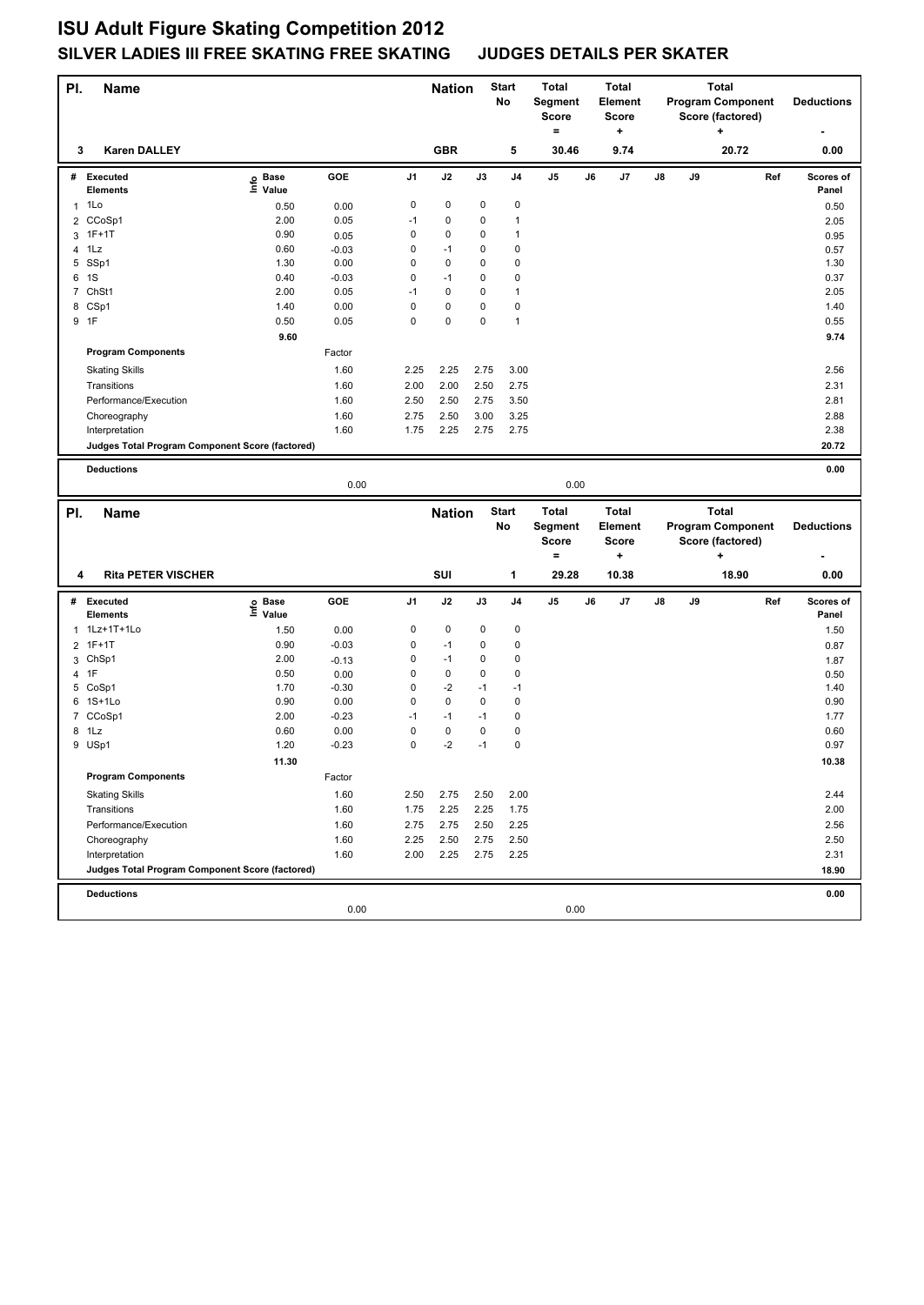| PI.            | <b>Name</b>                                     |      |                      |         |                | <b>Nation</b> |      | <b>Start</b><br>No | <b>Total</b><br>Segment<br><b>Score</b> |    | <b>Total</b><br>Element<br>Score |    |    | <b>Total</b><br><b>Program Component</b><br>Score (factored) |     | <b>Deductions</b>  |
|----------------|-------------------------------------------------|------|----------------------|---------|----------------|---------------|------|--------------------|-----------------------------------------|----|----------------------------------|----|----|--------------------------------------------------------------|-----|--------------------|
|                |                                                 |      |                      |         |                |               |      |                    | ٠                                       |    | ÷                                |    |    | ÷                                                            |     |                    |
| 5              | <b>Jean LIVINGSTONE</b>                         |      |                      |         |                | <b>GBR</b>    |      | $\mathbf{2}$       | 25.58                                   |    | 9.68                             |    |    | 15.90                                                        |     | 0.00               |
| #              | Executed<br><b>Elements</b>                     | lnfo | <b>Base</b><br>Value | GOE     | J <sub>1</sub> | J2            | J3   | J <sub>4</sub>     | J <sub>5</sub>                          | J6 | J7                               | J8 | J9 |                                                              | Ref | Scores of<br>Panel |
| 1              | CUSp1                                           |      | 1.70                 | $-0.23$ | 0              | $-1$          | $-1$ | $-1$               |                                         |    |                                  |    |    |                                                              |     | 1.47               |
| $\overline{2}$ | 1F                                              |      | 0.50                 | $-0.05$ | $-1$           | 0             | 0    | $-1$               |                                         |    |                                  |    |    |                                                              |     | 0.45               |
| 3              | ChSp1                                           |      | 2.00                 | 0.00    | 0              | 0             | 0    | 0                  |                                         |    |                                  |    |    |                                                              |     | 2.00               |
| $\overline{4}$ | 1Lz                                             | e    | 0.60                 | $-0.18$ | $-2$           | $-2$          | $-1$ | $-2$               |                                         |    |                                  |    |    |                                                              |     | 0.42               |
| 5              | CCoSp1                                          |      | 2.00                 | $-0.23$ | 0              | $-1$          | $-1$ | $-1$               |                                         |    |                                  |    |    |                                                              |     | 1.77               |
| 6              | 1F+T+1Lo                                        |      | 1.00                 | $-0.15$ | $-2$           | $-2$          | $-1$ | $-1$               |                                         |    |                                  |    |    |                                                              |     | 0.85               |
| $7^{\circ}$    | 1S                                              |      | 0.40                 | $-0.20$ | $-2$           | $-2$          | $-2$ | $-2$               |                                         |    |                                  |    |    |                                                              |     | 0.20               |
|                | 8 1Lz+1T                                        | e    | 1.00                 | $-0.18$ | $-2$           | $-2$          | $-1$ | $-2$               |                                         |    |                                  |    |    |                                                              |     | 0.82               |
|                | 9 CoSp1                                         |      | 1.70                 | 0.00    | 0              | $\pmb{0}$     | 0    | $\mathbf 0$        |                                         |    |                                  |    |    |                                                              |     | 1.70               |
|                |                                                 |      | 10.90                |         |                |               |      |                    |                                         |    |                                  |    |    |                                                              |     | 9.68               |
|                | <b>Program Components</b>                       |      |                      | Factor  |                |               |      |                    |                                         |    |                                  |    |    |                                                              |     |                    |
|                | <b>Skating Skills</b>                           |      |                      | 1.60    | 2.25           | 2.50          | 2.25 | 1.75               |                                         |    |                                  |    |    |                                                              |     | 2.19               |
|                | Transitions                                     |      |                      | 1.60    | 1.75           | 2.00          | 2.00 | 1.25               |                                         |    |                                  |    |    |                                                              |     | 1.75               |
|                | Performance/Execution                           |      |                      | 1.60    | 2.00           | 2.25          | 2.25 | 1.50               |                                         |    |                                  |    |    |                                                              |     | 2.00               |
|                | Choreography                                    |      |                      | 1.60    | 2.50           | 2.50          | 2.50 | 1.25               |                                         |    |                                  |    |    |                                                              |     | 2.19               |
|                | Interpretation                                  |      |                      | 1.60    | 1.50           | 2.25          | 2.25 | 1.25               |                                         |    |                                  |    |    |                                                              |     | 1.81               |
|                | Judges Total Program Component Score (factored) |      |                      |         |                |               |      |                    |                                         |    |                                  |    |    |                                                              |     | 15.90              |
|                | <b>Deductions</b>                               |      |                      |         |                |               |      |                    |                                         |    |                                  |    |    |                                                              |     | 0.00               |
|                |                                                 |      |                      | 0.00    |                |               |      |                    | 0.00                                    |    |                                  |    |    |                                                              |     |                    |

e Jump take off with wrong edge

| PI.            | <b>Name</b>                                     |                              |         |                | <b>Nation</b> |             | <b>Start</b><br><b>No</b> | <b>Total</b><br>Segment<br><b>Score</b><br>۰ |    | <b>Total</b><br>Element<br><b>Score</b><br>÷ |               | <b>Program Component</b><br>Score (factored) | <b>Deductions</b><br>٠ |     |                    |
|----------------|-------------------------------------------------|------------------------------|---------|----------------|---------------|-------------|---------------------------|----------------------------------------------|----|----------------------------------------------|---------------|----------------------------------------------|------------------------|-----|--------------------|
| 6              | <b>UIII HÄUSSLER</b>                            |                              |         |                | <b>AUT</b>    |             | 3                         | 25.52                                        |    | 10.20                                        |               |                                              | ÷<br>16.32             |     | 1.00               |
| #              | Executed<br><b>Elements</b>                     | <b>Base</b><br>١mfo<br>Value | GOE     | J <sub>1</sub> | J2            | J3          | J <sub>4</sub>            | J <sub>5</sub>                               | J6 | J7                                           | $\mathsf{J}8$ | J9                                           |                        | Ref | Scores of<br>Panel |
| 1              | CCoSp1                                          | 2.00                         | $-0.15$ | 0              | $-1$          | $\mathbf 0$ | $-1$                      |                                              |    |                                              |               |                                              |                        |     | 1.85               |
| $\overline{2}$ | 1Lz+1Lo                                         | 1.10                         | $-0.03$ | 0              | $-1$          | 0           | 0                         |                                              |    |                                              |               |                                              |                        |     | 1.07               |
| 3              | ChSt1                                           | 2.00                         | 0.00    | 0              | $\mathbf 0$   | $\Omega$    | $\pmb{0}$                 |                                              |    |                                              |               |                                              |                        |     | 2.00               |
| 4              | SSp1                                            | 1.30                         | 0.38    | 0              | $\mathbf{1}$  | 1           | $\mathbf{1}$              |                                              |    |                                              |               |                                              |                        |     | 1.68               |
| 5              | $1T+1Lo+1S$                                     | 1.30                         | $-0.05$ | 0              | $-2$          | $\Omega$    | $\mathbf 0$               |                                              |    |                                              |               |                                              |                        |     | 1.25               |
| 6              | $1F+1T$                                         | 0.90                         | $-0.10$ | $-1$           | $-2$          | $-1$        | $\mathbf 0$               |                                              |    |                                              |               |                                              |                        |     | 0.80               |
| 7              | CoSp1                                           | 1.70                         | $-0.15$ | 0              | $-1$          | $-1$        | $\pmb{0}$                 |                                              |    |                                              |               |                                              |                        |     | 1.55               |
|                |                                                 | 10.30                        |         |                |               |             |                           |                                              |    |                                              |               |                                              |                        |     | 10.20              |
|                | <b>Program Components</b>                       |                              | Factor  |                |               |             |                           |                                              |    |                                              |               |                                              |                        |     |                    |
|                | <b>Skating Skills</b>                           |                              | 1.60    | 2.25           | 1.50          | 2.00        | 2.00                      |                                              |    |                                              |               |                                              |                        |     | 1.94               |
|                | Transitions                                     |                              | 1.60    | 2.50           | 1.25          | 2.00        | 1.75                      |                                              |    |                                              |               |                                              |                        |     | 1.88               |
|                | Performance/Execution                           |                              | 1.60    | 2.25           | 1.75          | 2.25        | 2.25                      |                                              |    |                                              |               |                                              |                        |     | 2.13               |
|                | Choreography                                    |                              | 1.60    | 2.00           | 2.00          | 2.25        | 2.50                      |                                              |    |                                              |               |                                              |                        |     | 2.19               |
|                | Interpretation                                  |                              | 1.60    | 1.75           | 1.50          | 2.75        | 2.25                      |                                              |    |                                              |               |                                              |                        |     | 2.06               |
|                | Judges Total Program Component Score (factored) |                              |         |                |               |             |                           |                                              |    |                                              |               |                                              |                        |     | 16.32              |
|                | <b>Deductions</b>                               | Costume/Prop violation:      | $-1.00$ |                |               |             |                           |                                              |    |                                              |               |                                              |                        |     | $-1.00$            |
|                |                                                 |                              | 0.00    |                |               |             |                           | 0.00                                         |    |                                              |               |                                              |                        |     |                    |
|                | Costume/Prop violation:                         |                              |         | $-1.00$        | $-1.00$       | $-1.00$     | $-1.00$                   |                                              |    |                                              |               |                                              |                        |     |                    |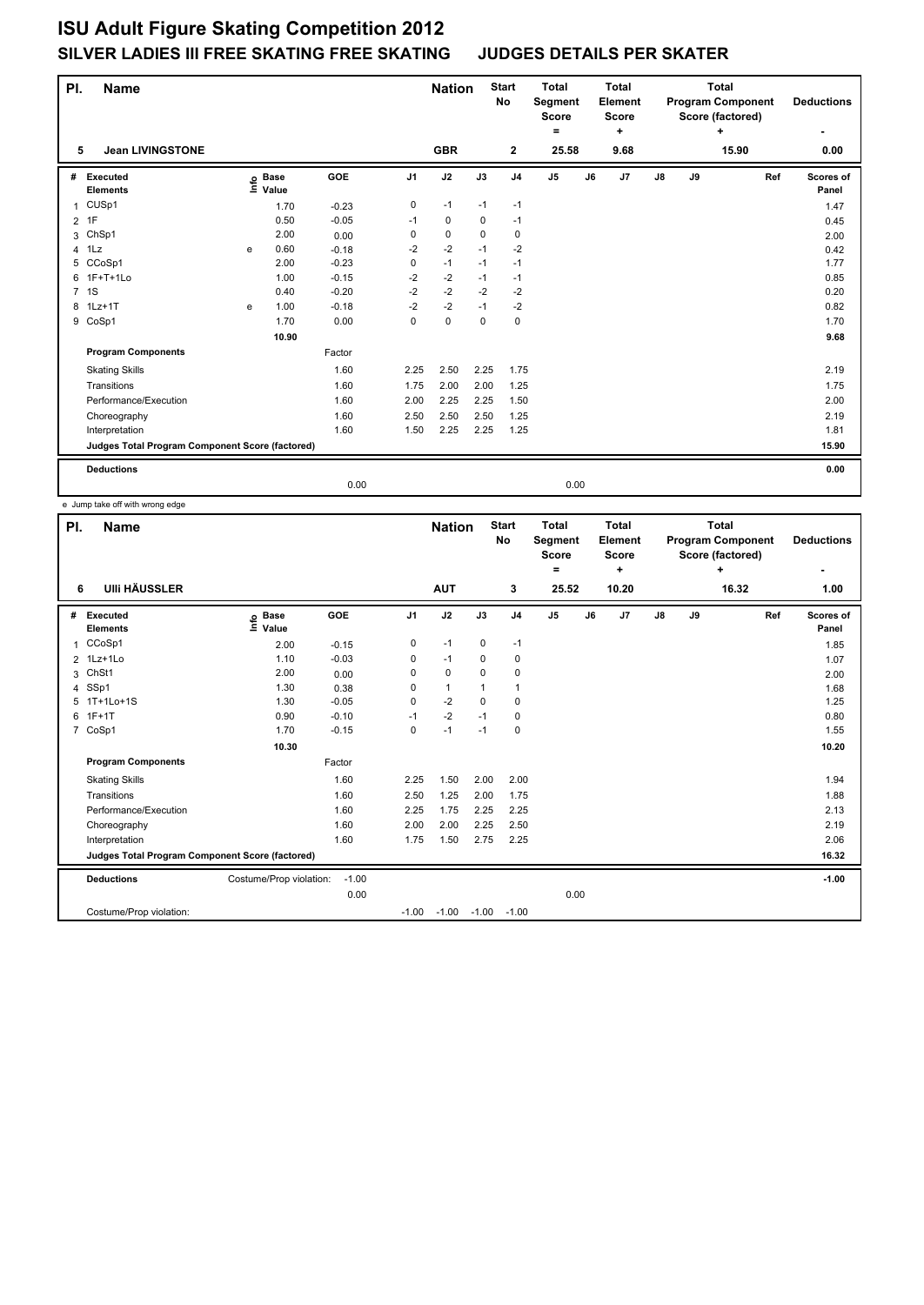| PI. | Name                                            |                   |                   |                | <b>Nation</b> |                      | <b>Start</b><br>No | <b>Total</b><br>Segment<br><b>Score</b><br>$=$ |    | <b>Total</b><br>Element<br><b>Score</b><br>$\ddot{}$ |    |    | <b>Total</b><br><b>Program Component</b><br>Score (factored)<br>٠ |     | <b>Deductions</b>  |
|-----|-------------------------------------------------|-------------------|-------------------|----------------|---------------|----------------------|--------------------|------------------------------------------------|----|------------------------------------------------------|----|----|-------------------------------------------------------------------|-----|--------------------|
| 7   | <b>Maire ARM</b>                                |                   |                   |                | <b>EST</b>    |                      | 4                  | 22.97                                          |    | 6.66                                                 |    |    | 16.31                                                             |     | 0.00               |
|     | # Executed<br><b>Elements</b>                   | e Base<br>⊆ Value | GOE               | J1             | J2            | J3                   | J4                 | J5                                             | J6 | J7                                                   | J8 | J9 |                                                                   | Ref | Scores of<br>Panel |
|     | $1$ 1F                                          | 0.50              | $-0.03$           | 0              | $-1$          | 0                    | 0                  |                                                |    |                                                      |    |    |                                                                   |     | 0.47               |
|     |                                                 | 2.00              | 0.00              | 0              | 0             | 0                    | 0                  |                                                |    |                                                      |    |    |                                                                   |     |                    |
|     | 2 ChSp1<br>3 CUSp1                              | 1.70              |                   | $-1$           | $-1$          | $-1$                 | $-1$               |                                                |    |                                                      |    |    |                                                                   |     | 2.00               |
|     | 4 1T                                            | 0.40              | $-0.30$<br>0.00   | 0              | 0             | 0                    | $\pmb{0}$          |                                                |    |                                                      |    |    |                                                                   |     | 1.40               |
| 5   | 1S                                              | 0.40              | 0.00              | 0              | 0             | 0                    | 0                  |                                                |    |                                                      |    |    |                                                                   |     | 0.40<br>0.40       |
|     | 6 1Lo                                           | 0.50              | $-0.10$           | $-1$           | $-1$          | $-1$                 | $-1$               |                                                |    |                                                      |    |    |                                                                   |     | 0.40               |
|     | 7 1S+1T                                         | 0.80              | $-0.03$           | $\mathsf 0$    | $-1$          | 0                    | 0                  |                                                |    |                                                      |    |    |                                                                   |     | 0.77               |
|     | 8 USp1                                          | 1.20              | $-0.38$           | $-1$           | $-1$          | $-1$                 | $-2$               |                                                |    |                                                      |    |    |                                                                   |     | 0.82               |
|     |                                                 | 7.50              |                   |                |               |                      |                    |                                                |    |                                                      |    |    |                                                                   |     | 6.66               |
|     | <b>Program Components</b>                       |                   | Factor            |                |               |                      |                    |                                                |    |                                                      |    |    |                                                                   |     |                    |
|     | <b>Skating Skills</b>                           |                   | 1.60              | 2.00           | 2.25          | 1.75                 | 1.75               |                                                |    |                                                      |    |    |                                                                   |     | 1.94               |
|     | Transitions                                     |                   | 1.60              | 2.25           | 1.75          | 1.50                 | 2.00               |                                                |    |                                                      |    |    |                                                                   |     | 1.88               |
|     | Performance/Execution                           |                   | 1.60              | 1.75           | 2.50          | 2.00                 | 1.50               |                                                |    |                                                      |    |    |                                                                   |     | 1.94               |
|     | Choreography                                    |                   | 1.60              | 2.25           | 2.25          | 2.25                 | 2.25               |                                                |    |                                                      |    |    |                                                                   |     | 2.25               |
|     | Interpretation                                  |                   | 1.60              | 2.50           | 2.25          | 2.00                 | 2.00               |                                                |    |                                                      |    |    |                                                                   |     | 2.19               |
|     | Judges Total Program Component Score (factored) |                   |                   |                |               |                      |                    |                                                |    |                                                      |    |    |                                                                   |     | 16.31              |
|     | <b>Deductions</b>                               |                   |                   |                |               |                      |                    |                                                |    |                                                      |    |    |                                                                   |     | 0.00               |
|     |                                                 |                   | 0.00              |                |               |                      |                    | 0.00                                           |    |                                                      |    |    |                                                                   |     |                    |
|     |                                                 |                   |                   |                |               |                      |                    |                                                |    |                                                      |    |    |                                                                   |     |                    |
| PI. | <b>Name</b>                                     |                   |                   |                | <b>Nation</b> |                      | <b>Start</b><br>No | <b>Total</b><br>Segment<br><b>Score</b>        |    | <b>Total</b><br>Element<br><b>Score</b>              |    |    | <b>Total</b><br><b>Program Component</b><br>Score (factored)      |     | <b>Deductions</b>  |
|     |                                                 |                   |                   |                |               |                      |                    | $=$                                            |    | +                                                    |    |    | ٠                                                                 |     |                    |
| 8   | <b>Beatrice SAINT-SALVI</b>                     |                   |                   |                | <b>FRA</b>    |                      | 7                  | 22.70                                          |    | 8.40                                                 |    |    | 15.30                                                             |     | 1.00               |
|     | # Executed<br><b>Elements</b>                   | e Base<br>E Value | GOE               | J <sub>1</sub> | J2            | J3                   | J4                 | J5                                             | J6 | J7                                                   | J8 | J9 |                                                                   | Ref | Scores of<br>Panel |
| 1   | 1T                                              | 0.40              | $-0.10$           | $-1$           | $-2$          | 0                    | $-1$               |                                                |    |                                                      |    |    |                                                                   |     | 0.30               |
|     | $2$ 1Lo                                         | 0.50              | $-0.30$           | $-3$           | $-3$          | $-3$                 | $-3$               |                                                |    |                                                      |    |    |                                                                   |     | 0.20               |
| 3   | Lz                                              | 0.00              | 0.00              | ÷,             | $\sim$        | $\ddot{\phantom{1}}$ | $\blacksquare$     |                                                |    |                                                      |    |    |                                                                   |     | 0.00               |
|     | 4 CCoSp1                                        | 2.00              | $-0.15$           | 0              | $-1$          | $-1$                 | 0                  |                                                |    |                                                      |    |    |                                                                   |     | 1.85               |
|     | 5 ChSt1                                         | 2.00              | $-0.13$           | 0              | 0             | 0                    | $-1$               |                                                |    |                                                      |    |    |                                                                   |     | 1.87               |
|     | 6 USp1                                          | 1.20              | 0.13              | 0              | 1             | 0                    | $\pmb{0}$          |                                                |    |                                                      |    |    |                                                                   |     | 1.33               |
|     | 7 1S                                            | 0.40              | 0.00              | $\mathbf 0$    | 0             | 0                    | 0                  |                                                |    |                                                      |    |    |                                                                   |     | 0.40               |
|     | 8 1S+1T                                         | 0.80              | $-0.05$           | $-1$           | $-1$          | 0                    | 0                  |                                                |    |                                                      |    |    |                                                                   |     | 0.75               |
|     | 9 CUSp1                                         | 1.70              | 0.00              | 0              | 0             | 0                    | 0                  |                                                |    |                                                      |    |    |                                                                   |     | 1.70               |
|     |                                                 | 9.00              |                   |                |               |                      |                    |                                                |    |                                                      |    |    |                                                                   |     | 8.40               |
|     | <b>Program Components</b>                       |                   | Factor            |                |               |                      |                    |                                                |    |                                                      |    |    |                                                                   |     |                    |
|     | <b>Skating Skills</b>                           |                   | 1.60              | 1.50           | 1.75          | 2.00                 | 1.75               |                                                |    |                                                      |    |    |                                                                   |     | 1.75               |
|     | Transitions                                     |                   | 1.60              | 2.00           | 1.50          | 1.75                 | 1.50               |                                                |    |                                                      |    |    |                                                                   |     | 1.69               |
|     | Performance/Execution                           |                   |                   |                | 2.25          | 2.00                 | 2.25               |                                                |    |                                                      |    |    |                                                                   |     | 2.06               |
|     |                                                 |                   | 1.60              | 1.75           |               |                      |                    |                                                |    |                                                      |    |    |                                                                   |     |                    |
|     | Choreography                                    |                   | 1.60              | 1.25           | 2.25          | 2.00                 | 2.50               |                                                |    |                                                      |    |    |                                                                   |     | 2.00               |
|     | Interpretation                                  |                   | 1.60              | 2.25           | 2.00          | 2.00                 | 2.00               |                                                |    |                                                      |    |    |                                                                   |     | 2.06               |
|     | Judges Total Program Component Score (factored) |                   |                   |                |               |                      |                    |                                                |    |                                                      |    |    |                                                                   |     | 15.30              |
|     | <b>Deductions</b>                               |                   | $-1.00$<br>Falls: |                |               |                      |                    |                                                |    |                                                      |    |    |                                                                   |     | $-1.00$            |
|     |                                                 |                   | 0.00              |                |               |                      |                    | 0.00                                           |    |                                                      |    |    |                                                                   |     |                    |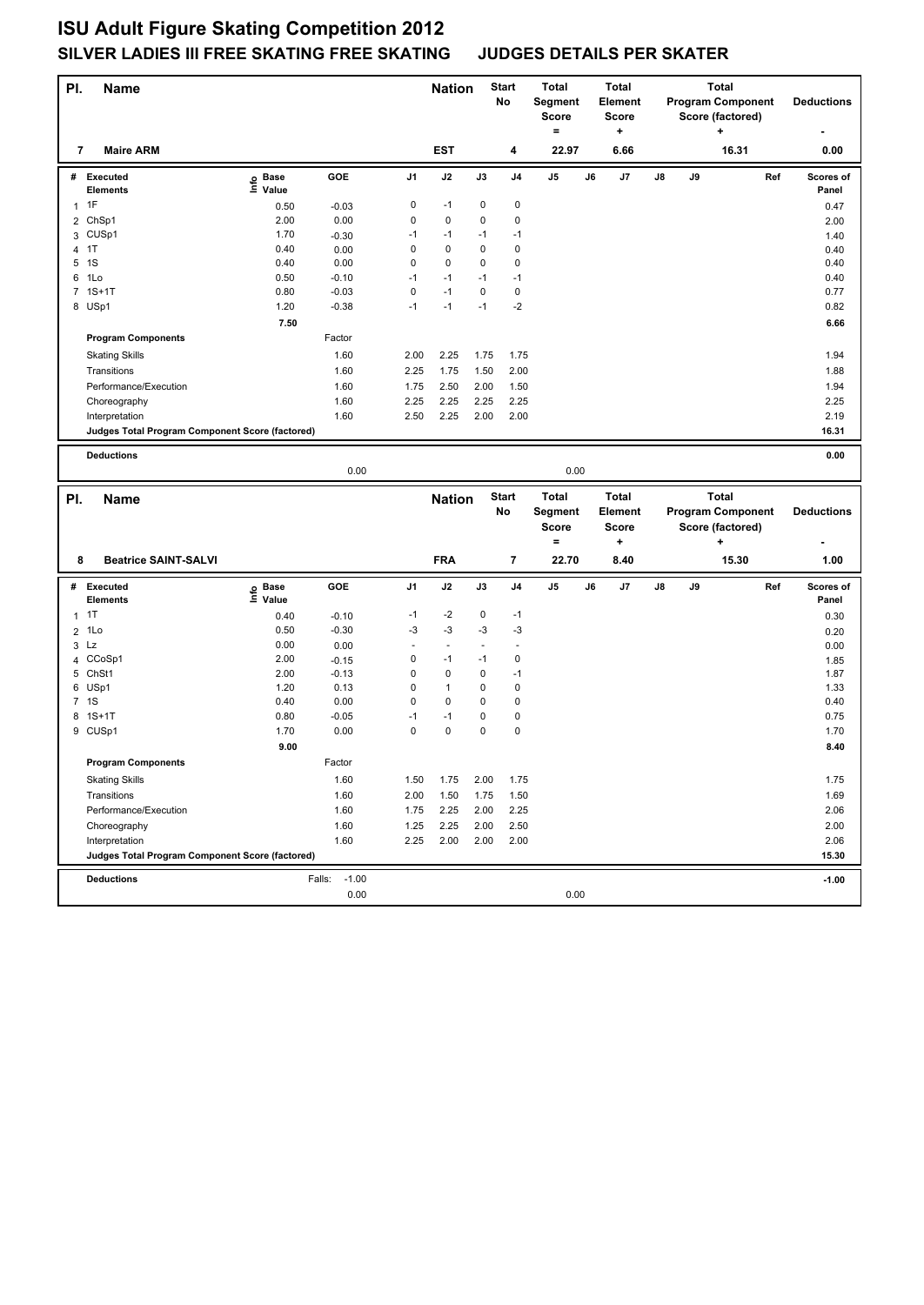| PI.            | <b>Name</b>                                     |                                  |            |                | <b>Nation</b>  |             | <b>Start</b><br><b>No</b> | <b>Total</b><br>Segment<br><b>Score</b><br>٠ |    | <b>Total</b><br>Element<br><b>Score</b><br>÷ |               | <b>Total</b><br><b>Program Component</b><br>Score (factored)<br>÷<br>16.41 |  |     | <b>Deductions</b>  |
|----------------|-------------------------------------------------|----------------------------------|------------|----------------|----------------|-------------|---------------------------|----------------------------------------------|----|----------------------------------------------|---------------|----------------------------------------------------------------------------|--|-----|--------------------|
| 9              | <b>Gabriele ERMONEIT</b>                        |                                  |            |                | <b>GER</b>     |             | 8                         | 21.95                                        |    | 5.54                                         |               |                                                                            |  |     | 0.00               |
| #              | Executed<br><b>Elements</b>                     | <b>Base</b><br>e Base<br>≞ Value | <b>GOE</b> | J <sub>1</sub> | J2             | J3          | J <sub>4</sub>            | J5                                           | J6 | J7                                           | $\mathsf{J}8$ | J9                                                                         |  | Ref | Scores of<br>Panel |
| 1              | CCoSp1                                          | 2.00                             | $-0.68$    | $-2$           | $-2$           | $-2$        | $-3$                      |                                              |    |                                              |               |                                                                            |  |     | 1.32               |
|                | $2$ 1Lo+Lo                                      | 0.50                             | $-0.25$    | $-3$           | $-2$           | $-2$        | $-3$                      |                                              |    |                                              |               |                                                                            |  |     | 0.25               |
| 3              | FUSp1                                           | 1.70                             | $-0.15$    | 0              | $-2$           | $\Omega$    | $\mathbf 0$               |                                              |    |                                              |               |                                                                            |  |     | 1.55               |
| $\overline{4}$ | 1Lz+T                                           | 0.60                             | $-0.25$    | -3             | $-2$           | $-2$        | $-3$                      |                                              |    |                                              |               |                                                                            |  |     | 0.35               |
| 5              | SSp                                             | 0.00                             | 0.00       | ٠              | $\overline{a}$ |             |                           |                                              |    |                                              |               |                                                                            |  |     | 0.00               |
| 6              | ChSt1                                           | 2.00                             | $-0.25$    | 0              | $-1$           | 0           | $-1$                      |                                              |    |                                              |               |                                                                            |  |     | 1.75               |
|                | $7$ 1 Lo*                                       | $\star$<br>0.00                  | 0.00       |                |                |             |                           |                                              |    |                                              |               |                                                                            |  |     | 0.00               |
|                | 8 1S                                            | 0.40                             | $-0.08$    | $-1$           | $-1$           | $\mathbf 0$ | $-1$                      |                                              |    |                                              |               |                                                                            |  |     | 0.32               |
|                |                                                 | 7.20                             |            |                |                |             |                           |                                              |    |                                              |               |                                                                            |  |     | 5.54               |
|                | <b>Program Components</b>                       |                                  | Factor     |                |                |             |                           |                                              |    |                                              |               |                                                                            |  |     |                    |
|                | <b>Skating Skills</b>                           |                                  | 1.60       | 2.00           | 1.75           | 2.00        | 2.50                      |                                              |    |                                              |               |                                                                            |  |     | 2.06               |
|                | Transitions                                     |                                  | 1.60       | 2.25           | 1.50           | 1.75        | 2.50                      |                                              |    |                                              |               |                                                                            |  |     | 2.00               |
|                | Performance/Execution                           |                                  | 1.60       | 1.50           | 2.25           | 2.00        | 1.50                      |                                              |    |                                              |               |                                                                            |  |     | 1.81               |
|                | Choreography                                    |                                  | 1.60       | 1.75           | 2.00           | 2.50        | 2.25                      |                                              |    |                                              |               |                                                                            |  |     | 2.13               |
|                | Interpretation                                  |                                  | 1.60       | 2.50           | 2.25           | 2.75        | 1.50                      |                                              |    |                                              |               |                                                                            |  |     | 2.25               |
|                | Judges Total Program Component Score (factored) |                                  |            |                |                |             |                           |                                              |    |                                              |               |                                                                            |  |     | 16.41              |
|                | <b>Deductions</b>                               |                                  |            |                |                |             |                           |                                              |    |                                              |               |                                                                            |  |     | 0.00               |
|                |                                                 |                                  | 0.00       |                |                |             |                           | 0.00                                         |    |                                              |               |                                                                            |  |     |                    |

|                | * Invalid element                               |                   |       |         |                |                      |                      |                    |                                  |    |                                  |               |    |                                                       |                    |
|----------------|-------------------------------------------------|-------------------|-------|---------|----------------|----------------------|----------------------|--------------------|----------------------------------|----|----------------------------------|---------------|----|-------------------------------------------------------|--------------------|
| PI.            | <b>Name</b>                                     |                   |       |         |                | <b>Nation</b>        |                      | <b>Start</b><br>No | Total<br>Segment<br><b>Score</b> |    | Total<br>Element<br><b>Score</b> |               |    | Total<br><b>Program Component</b><br>Score (factored) | <b>Deductions</b>  |
| 10             | <b>Doris G. SEIBERT</b>                         |                   |       |         |                | <b>AUT</b>           |                      | 6                  | ٠<br>18.53                       |    | ٠<br>5.93                        |               |    | ÷<br>12.60                                            | ٠<br>0.00          |
| #              | Executed<br><b>Elements</b>                     | <b>Base</b><br>۴e | Value | GOE     | J <sub>1</sub> | J2                   | J3                   | J <sub>4</sub>     | $\mathsf{J}5$                    | J6 | J7                               | $\mathsf{J}8$ | J9 | Ref                                                   | Scores of<br>Panel |
| $\mathbf{1}$   | USp1                                            |                   | 1.20  | $-0.23$ | $-1$           | $-1$                 | $-1$                 | 0                  |                                  |    |                                  |               |    |                                                       | 0.97               |
|                | 2 1F+1T                                         |                   | 0.90  | $-0.05$ | 0              | $-1$                 | $\mathbf 0$          | $-1$               |                                  |    |                                  |               |    |                                                       | 0.85               |
| 3              | 1T                                              |                   | 0.40  | 0.00    | 0              | $\mathbf 0$          | $\mathbf 0$          | 0                  |                                  |    |                                  |               |    |                                                       | 0.40               |
|                | 4 1S+1Lo+1Lo                                    |                   | 1.40  | $-0.13$ | $-1$           | $-2$                 | $-1$                 | $-1$               |                                  |    |                                  |               |    |                                                       | 1.27               |
| 5              | CoSp                                            |                   | 0.00  | 0.00    | $\sim$         | $\ddot{\phantom{1}}$ | $\ddot{\phantom{1}}$ |                    |                                  |    |                                  |               |    |                                                       | 0.00               |
| 6              | ChSp1                                           |                   | 2.00  | $-0.38$ | $-1$           | $-1$                 | 0                    | $-1$               |                                  |    |                                  |               |    |                                                       | 1.62               |
| $\overline{7}$ | 1S                                              |                   | 0.40  | $-0.03$ | $\Omega$       | $\Omega$             | $\Omega$             | $-1$               |                                  |    |                                  |               |    |                                                       | 0.37               |
| 8              | 1F                                              |                   | 0.50  | $-0.05$ | 0              | $-1$                 | $\mathbf 0$          | $-1$               |                                  |    |                                  |               |    |                                                       | 0.45               |
|                | 9 USp1*                                         | $\star$           | 0.00  | 0.00    |                |                      |                      |                    |                                  |    |                                  |               |    |                                                       | 0.00               |
|                |                                                 |                   | 6.80  |         |                |                      |                      |                    |                                  |    |                                  |               |    |                                                       | 5.93               |
|                | <b>Program Components</b>                       |                   |       | Factor  |                |                      |                      |                    |                                  |    |                                  |               |    |                                                       |                    |
|                | <b>Skating Skills</b>                           |                   |       | 1.60    | 1.75           | 1.50                 | 2.00                 | 1.50               |                                  |    |                                  |               |    |                                                       | 1.69               |
|                | Transitions                                     |                   |       | 1.60    | 2.00           | 1.00                 | 1.75                 | 1.25               |                                  |    |                                  |               |    |                                                       | 1.50               |
|                | Performance/Execution                           |                   |       | 1.60    | 1.50           | 1.50                 | 1.75                 | 1.00               |                                  |    |                                  |               |    |                                                       | 1.44               |
|                | Choreography                                    |                   |       | 1.60    | 2.25           | 1.50                 | 2.00                 | 2.00               |                                  |    |                                  |               |    |                                                       | 1.94               |
|                | Interpretation                                  |                   |       | 1.60    | 1.25           | 1.00                 | 1.75                 | 1.25               |                                  |    |                                  |               |    |                                                       | 1.31               |
|                | Judges Total Program Component Score (factored) |                   |       |         |                |                      |                      |                    |                                  |    |                                  |               |    |                                                       | 12.60              |
|                | <b>Deductions</b>                               |                   |       |         |                |                      |                      |                    |                                  |    |                                  |               |    |                                                       | 0.00               |
|                |                                                 |                   |       | 0.00    |                |                      |                      |                    | 0.00                             |    |                                  |               |    |                                                       |                    |

\* Invalid element